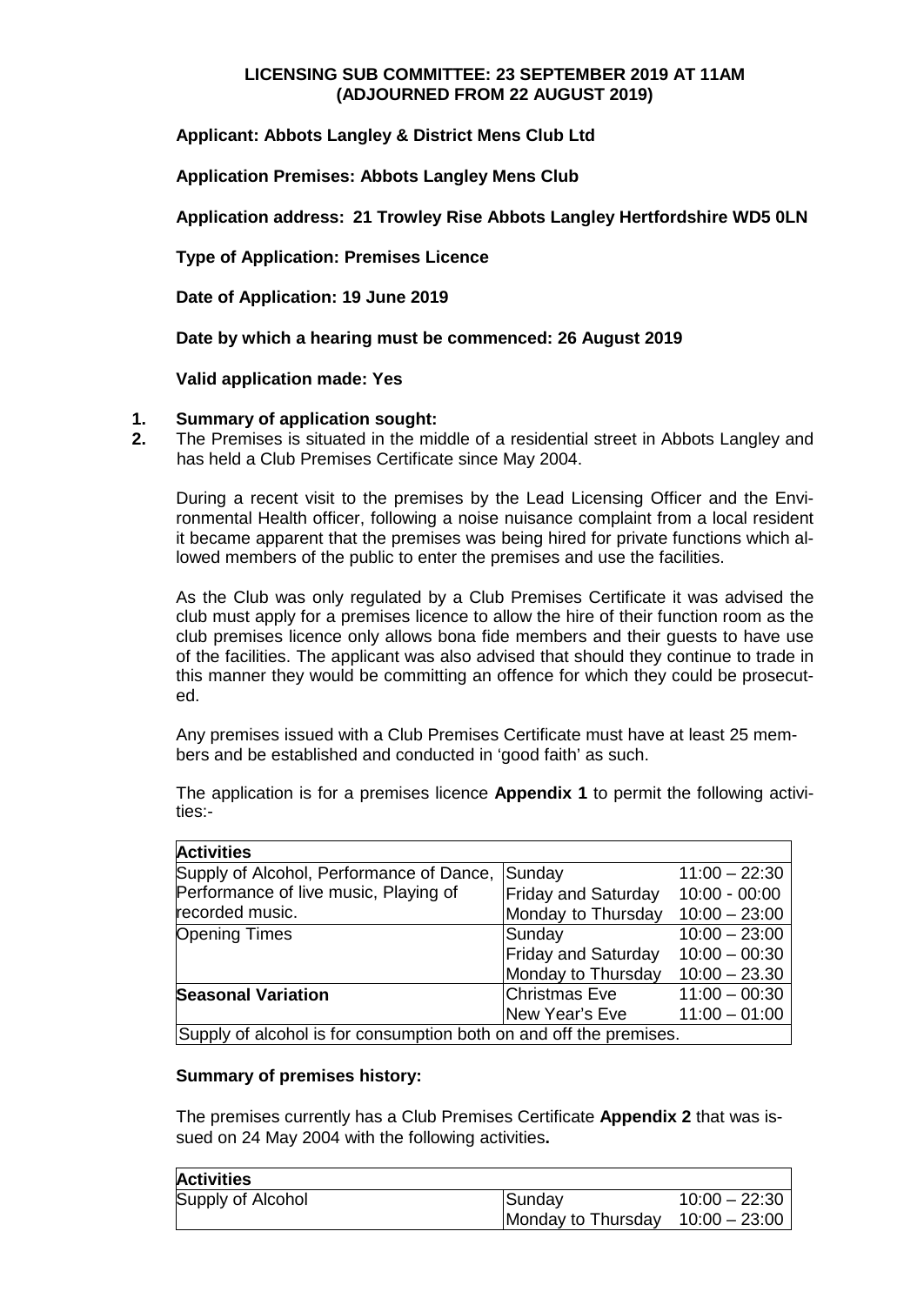|                                                                    | <b>Friday and Saturday</b>                                              | $10:00 - 22:30$ |
|--------------------------------------------------------------------|-------------------------------------------------------------------------|-----------------|
| Performance of Dance                                               | <b>Friday and Saturday</b>                                              | $20:00 - 23:00$ |
| Performance of live music                                          | Friday, Sat & Sunday                                                    | $20:00 - 23:00$ |
| Playing of recorded music                                          | Saturday                                                                | $14:00 - 23:00$ |
|                                                                    | For *senior disco'                                                      |                 |
|                                                                    | Saturday                                                                | $14:00 - 19:00$ |
|                                                                    | For children's parties in function room<br>on no more than 30 occasions |                 |
|                                                                    |                                                                         |                 |
| <b>Opening Times</b>                                               | Sunday                                                                  | $10:00 - 23:00$ |
|                                                                    | Friday and Saturday                                                     | $10:00 - 00:30$ |
|                                                                    | Monday to Thursday                                                      | $10:00 - 23.30$ |
| <b>Seasonal Variation</b>                                          | Christmas Eve                                                           | $11:00 - 00:30$ |
|                                                                    | New Year's Eve                                                          | $11:00 - 01:00$ |
| Supply of alcohol is for consumption both on and off the premises. |                                                                         |                 |

The Premises has recently applied to vary the Club Premises Certificate to allow the decked area at the rear of the building to be included in the plans allowing members and guests of members to use the outside area.

The licensing team advised the applicant to ensure the timings for their application for their premises licence reflected what had already been granted for their Club Premises Certificate to ensure timings were manageable and enforceable.

No objections were received for the full variation of the Club Premises Certificate.

The Applicant has put forward conditions to promote the licensing objectives and to reduce the noise nuisance that has been reported in the past by one of the objectors. The applicant conditions are stated under section D of the application form and state;

- 1. A member of staff will patrol the inside and external areas of the premises to ensure that the patrons are behaving in good order
- 2. All doors and windows shall be closed between the hours 1800 to close each day
- 3. Notices shall be displayed in a prominent position, asking for customers to respect the needs of local residents and to leave the premises and area quietly
- 4. No patrons will be permitted to use the outdoor patio area after 2200 on any day
- 5. A member of staff will patrol the outside patio area to ensure patrons keep noise levels down
- 6. Customers shall be allowed to wait on the premises while they wait for a taxi

### **3. List of Objectors / Representations**

**Responsible Authorities:** None

**Other Persons:** X 6 **Appendix 6** 6 Local Residents

## **4. Summary of Objections / Representations (the 4 Licensing Objectives)**

- The prevention of crime and disorder None
- Public safety None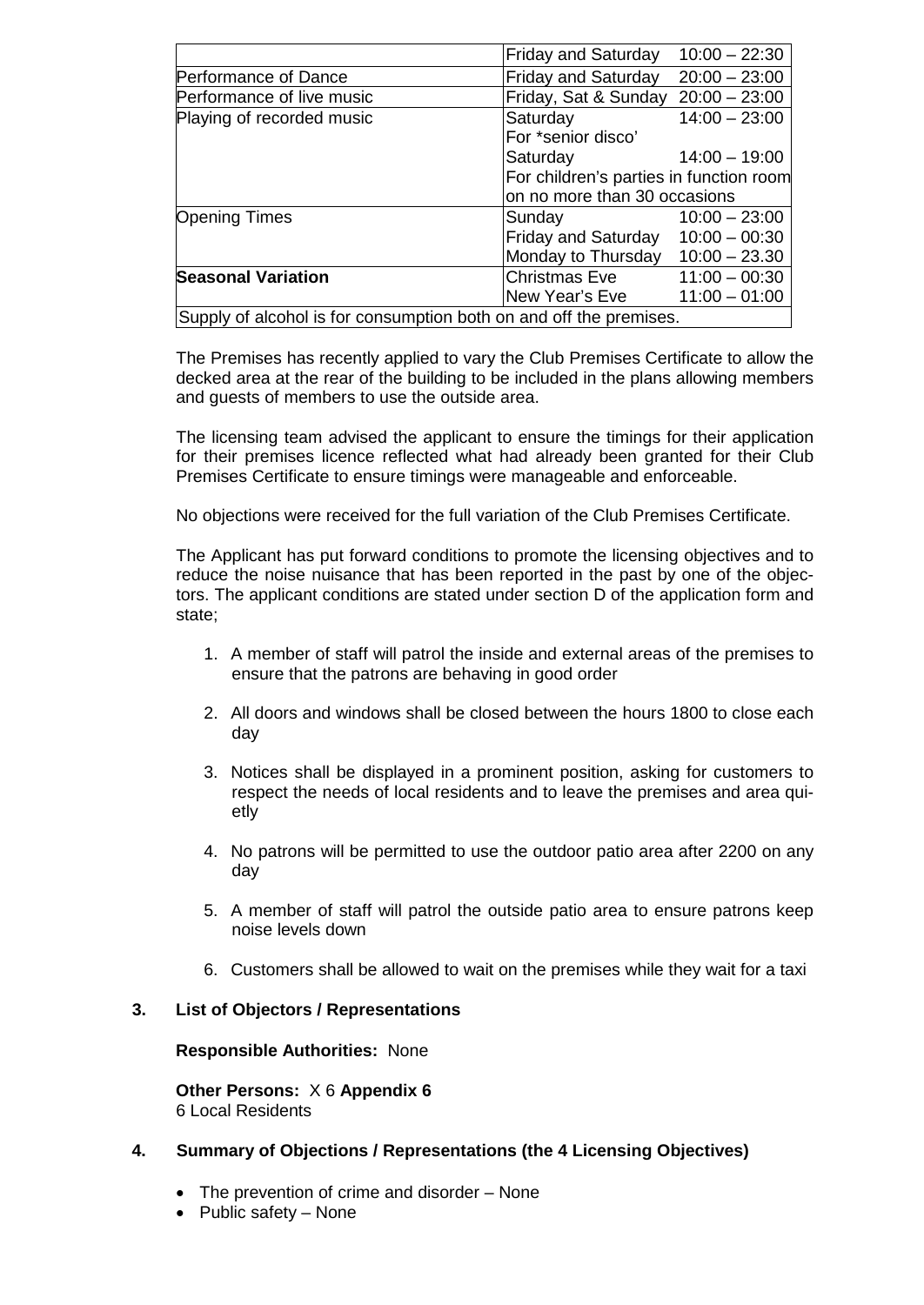• The prevention of public nuisance – Six

All six objectors have stated they have previously experienced noise nuisance from the premises on a regular basis by way of loud music, loud voices and swearing.

These reports have not been substantiated by way of noise nuisance diaries or submission by way of the noise nuisance app as noted by the Environmental Health Officer Greg Pilley who states *'Over the last 3 years we have had sporadic complaints about noise from people using the decking area of this premises. These have been predominantly from one source, whenever these have been raised with the premises, there have been improvements.*

*The noise complaints have never been substantiated the full extent of the problem. Noise app recordings have been received but again these have only been sporadic and have not demonstrated that a significant problem exists.*

*Having looked at the premises application and the measures proposed within the schedule it is my opinion that when implemented should control unreasonable noise from the use of the decking area'.*

We have only received complaints from one of the objectors in the past and have not been made aware of the reported nuisance that has been described in the objection as there have been no reports of such incidents other than when the police were called.

This incident was dealt with swiftly and proportionality by the bar manager and no other incidents such as this have been reported recently.

A map has been included, **Appendix 4** to show where the premises is located.

The protection of children form harm - None.

### **Responsible Authorities:** None

## **Relevant representations from "other persons":** None

## **5. Statutory Guidance**

### **The Licensing Objectives and Aims:**

### **Paragraph 1.2**

The legislation provides a clear focus on the promotion of four statutory objectives which must be addressed when licensing functions are undertaken.

### **Paragraph 1.3**

The Licensing Objectives:-

- The prevention of crime and disorder;
- Public safety;
- The prevention of public nuisance; and
- The protection of children from harm.

### **Paragraph 1.4**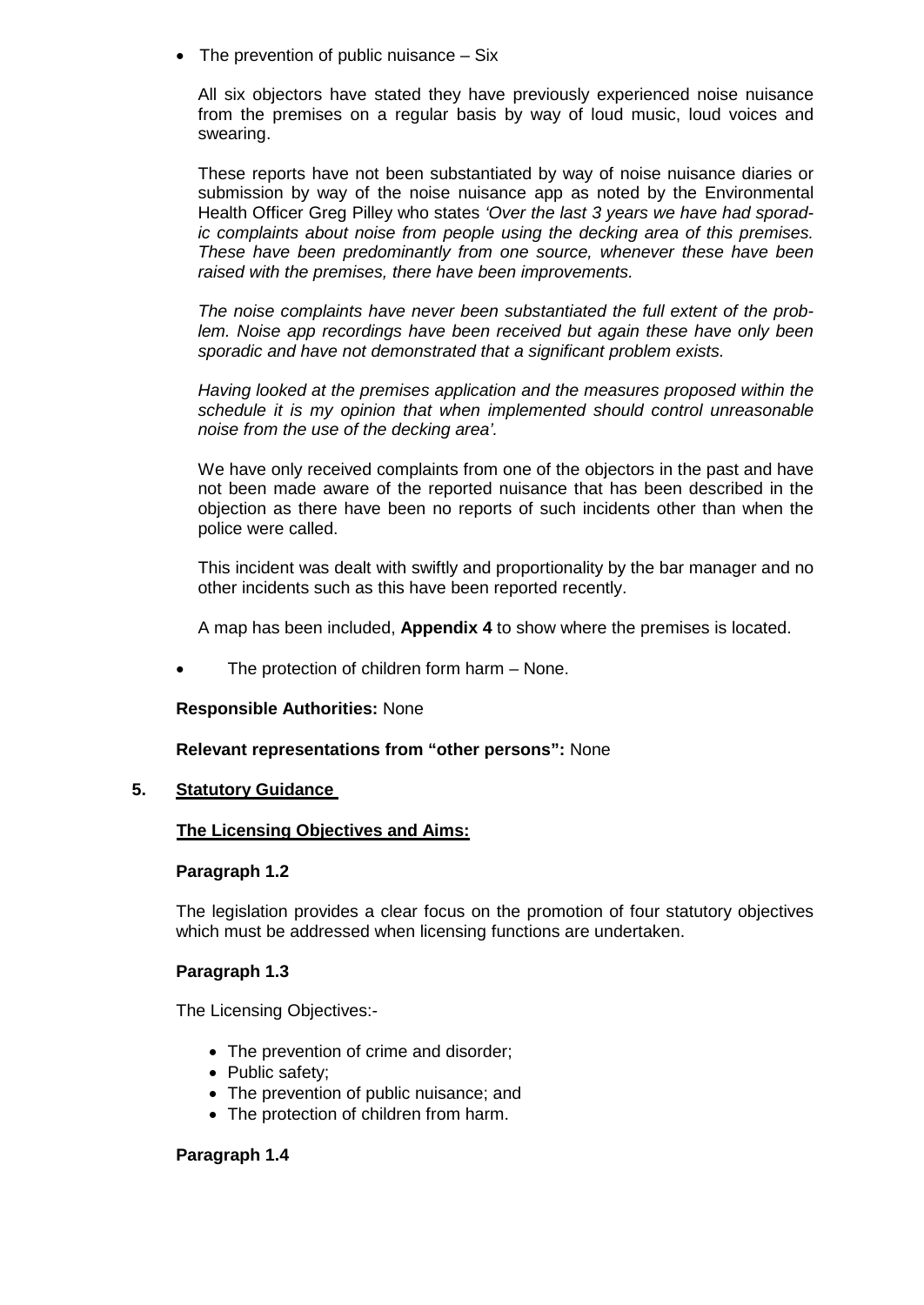Each objective is of equal importance. There are no other statutory licensing objectives, so that the promotion of the four objectives is a paramount consideration at all times.

# **Paragraph 1.5**

However, the legislation also supports a number of other key aims and purposes. These are vitally important and should be principal aims for everyone involved in licensing work. They include:

- Protecting the public and local residents, from crime, anti-social behaviour and noise nuisance caused by irresponsible licensed premises;
- Giving the Police and licensing authorities the powers they need to effectively manage and police the night-time economy and take action against those premises that are causing problems;
- Recognising the important role which pubs and other licensed premises play in our communities by minimising the regulatory burden on business, encouraging innovation and supporting responsible premises.
- Providing a regulatory framework for alcohol which reflects the needs of local communities and empowers local authorities to make and enforce decisions about the most appropriate licensing strategies for their local area; and
- Encouraging greater community involvement in licensing decisions and giving local residents the opportunity to have their say regarding licensing decisions that may impact upon them.

## **Determining Applications:**

## **Paragraph 9.1 General.**

When a licensing authority receives an application for a new premises licence or an application to vary an existing premises licence, it must determine whether the application has been made in accordance with section 17 of the 2003 Act, and in accordance with regulations made under sections 17(3) to (6), 34, 42, 54 and 55 of the 2003 Act. It must similarly determine applications for the grant of club premises certificates made in accordance with section 71 of the 2003 Act, and in accordance with regulations made under sections 71(4) to (7), 84, 91 and 92 of the 2003 Act. This means that the licensing authority must consider among other things whether the application has been properly advertised in accordance with those regulations.

## **Paragraph 9.3: Where representations are made.**

Where a representation concerning the licensing objectives is made by a responsible authority about a proposed operating schedule and it is relevant the licensing authority's discretion will be engaged. It will also be engaged if another person makes relevant representations to the licensing authority, which are also not frivolous or vexatious. Relevant representations can be made in opposition to, or in support of, an application and can be made by any individual, body or business that has grounds to do so.

## **Paragraph 9.4:- Relevant, Vexatious and Frivolous Representations**

A representation is "relevant" if it relates to the likely effect of the grant of the licence on the promotion of at least one of the licensing objectives. For example a representation from a local businessperson about the commercial damage caused by competition from new licensed premises, would not be relevant. On the other hand, a representation from a businessperson that nuisance caused new premises would deter customers from entering the local area and the steps proposed by the applicant to control that nuisance were inadequate, would be relevant. In other words, representations should relate to the impact of licensable activities carried on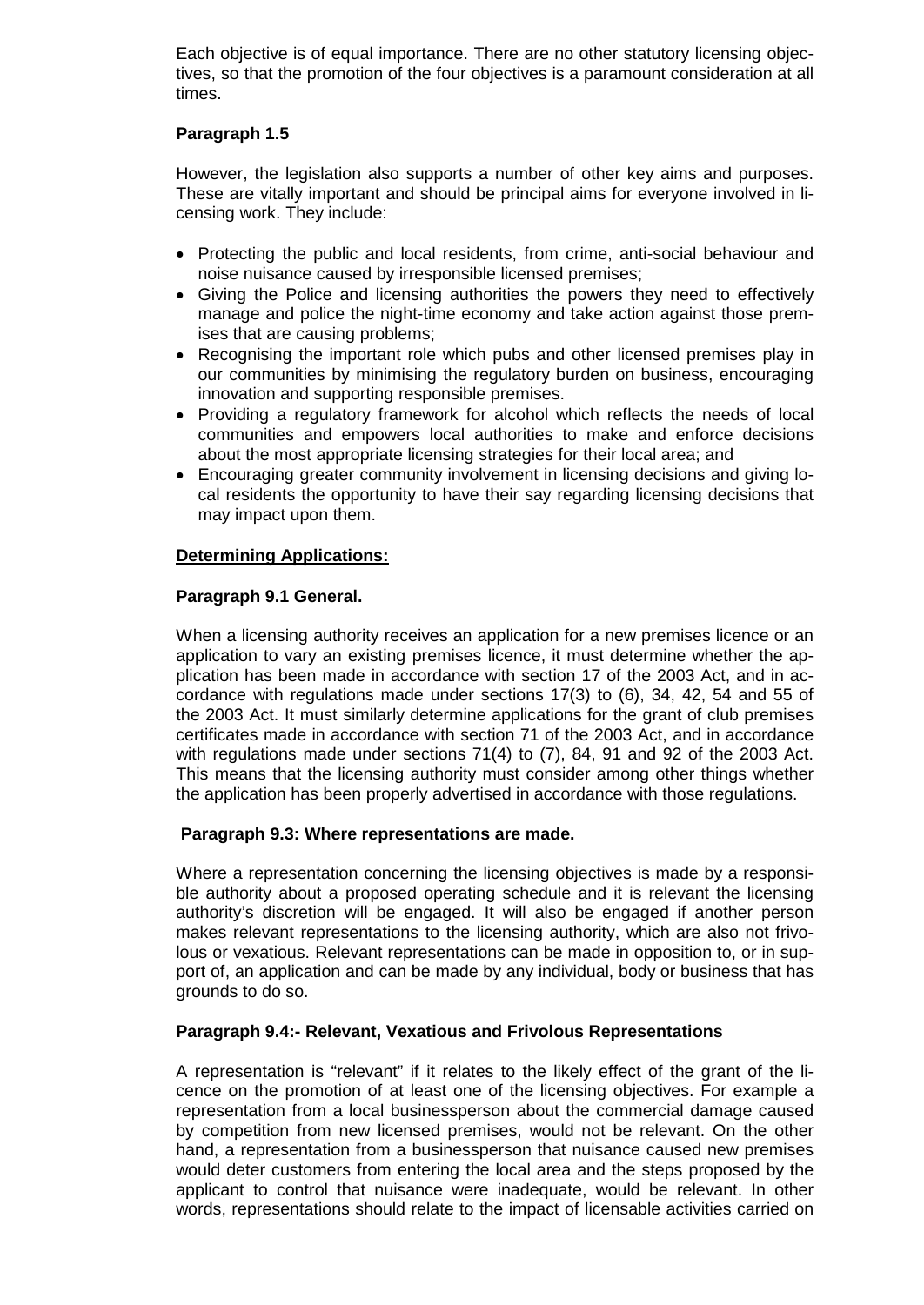from premises on the objectives. For representations in relation to variations to be relevant, they should be confined to the subject matter of the variation. There is no requirement for a responsible authority or other person to produce a recorded history of problems at a premise, to support their representations, and in fact this would not be possible for new premises.

## **Hours of Trading:**

## **Paragraph 10.13**

The Government acknowledges that different licensing strategies may be appropriate for the promotion of the licensing objectives in different areas. The 2003 Act gives the licensing authority power to make decisions regarding licensed opening hours as part of the implementation of its licensing policy statement and licensing authorities are best placed to make decisions about appropriate opening hours in their areas based on their local knowledge and in consultation with responsible authorities. However, licensing authorities must always consider each application and must not impose predetermined licensed opening hours, without giving individual consideration to the merits of each application.

## **Paragraph 10.14**

Where there are objections to an application to extend the hours during which licensable activities are to be carried on and the licensing authority determines that this would undermine the licensing objectives, it may reject the application or grant it with appropriate conditions and/or different hours from those requested.

### **Paragraph 10.15**

Shops, stores and supermarkets should normally be free to provide sales of alcohol for consumption off the premises at any times when the retail outlet is open for shopping unless there are good reasons, based on the licensing objectives, for restricting those hours.

### **Licensing Hours**

## **Paragraph 14.51**

With regard to Licensing hours, the Government acknowledges that different licensing approaches may be appropriate for the promotion of the licensing objectives in different areas. The 2003 Act gives the licensing authority power to make decisions regarding opening hours as part of the implementation of its licensing policy statement and licensing authorities are best placed to make such decisions based on their local knowledge and in consultation with other responsible authorities. However, licensing authorities must always consider each application and must not impose predetermined licensed opening hours, without giving individual consideration to the merits of each application.

## **5. Licensing Policy (2016-2020)**

## **LP1 - Fundamental Principles**

LP1.1 In carrying out its licensing functions the Licensing Authority will promote the Licensing Act's four licensing objectives.

LP1.2 Purpose of Licensing policy. To support and provide guidance to elected members. To inform licence applicants. To inform residents and businesses.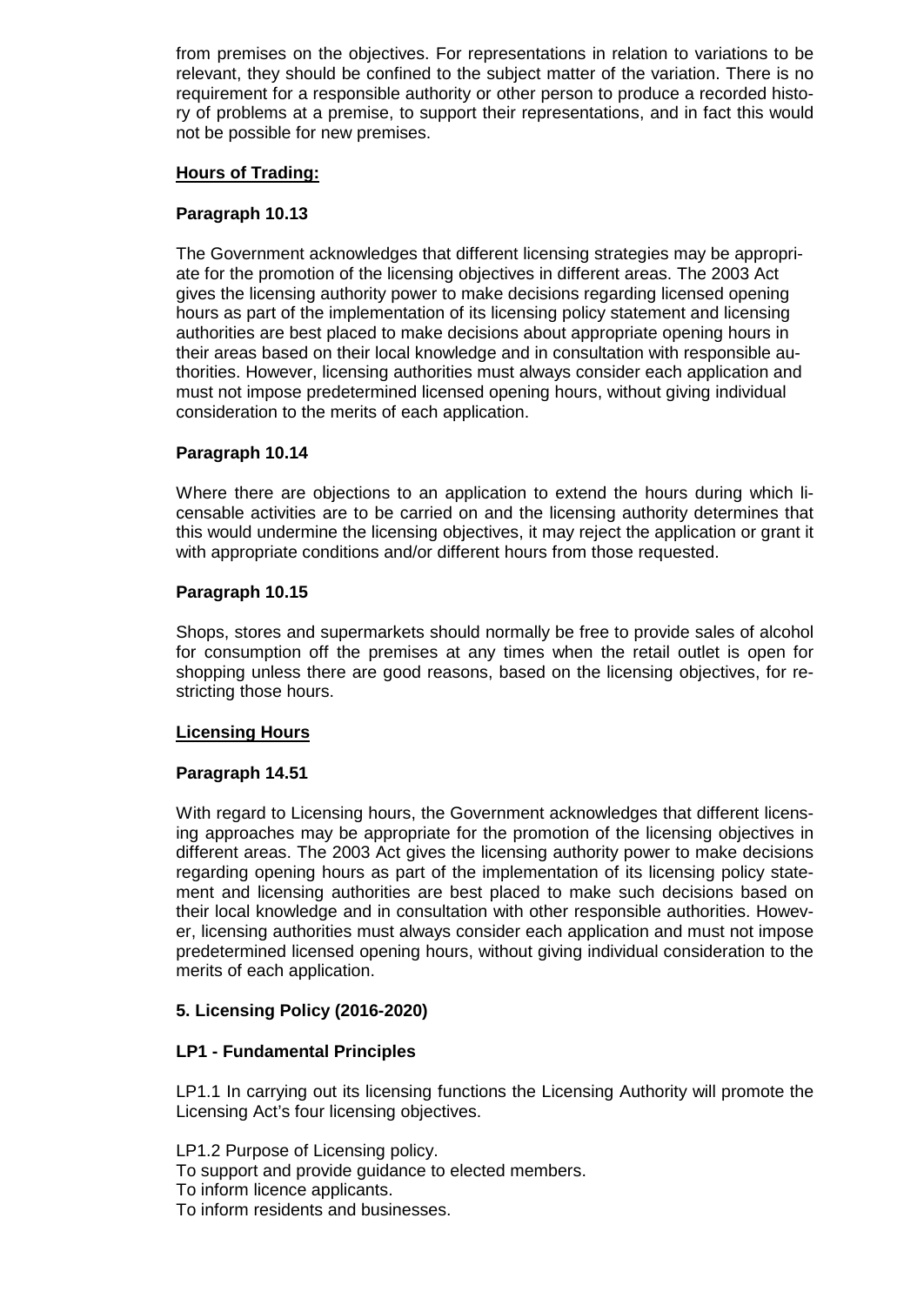To support decisions made by the licensing Authority.

# **LP14 - CUMULATIVE STRESS**

LP14.3 The Licensing Authority proposes to reserve its right to adopt a Cumulative Stress Policy (CSP) as provided for by the Secretary of State's Statutory Guidance. If this is ever applied, it might lead the Licensing Authority in turn to consider the question of whether the grant of any further premises licences or club premises certificates would undermine one or more of the licensing objectives.

# **LP17.0 – TRADING HOURS**

LP17.1 With regard to Trading Hours the Licensing Authority proposes that proper consideration will always be given to the individual merits of an application. The Government strongly recommends that statements of licensing policy should recognise that longer licensing hours with regard to the sale of alcohol are important to ensure that concentrations of customers leaving premises simultaneously are avoided, and the Licensing Authority supports this view in principle.

LP17.2 The Licensing Authority recognises the potential for additional crime and disorder and / or public nuisance arising from extended licensing hours. Consequently, the Licensing Authority will scrutinise very carefully applications for extended licensing hours and, if determined appropriate, will seek to attach any necessary licence conditions for the promotion of the licensing objectives. For example, stricter conditions with regard to noise control will be expected in areas where the venue in the vicinity of people's homes, but this should not unduly limit opening hours without regard to the individual merits of any application.

LP17.3 With regard to shops, stores and supermarkets, the normal scenario will be for such premises to provide sales of alcohol for consumption off the premises at any time when the retail outlet is open for shopping, unless there are very good reasons for restricting those hours.

LP17.4 In the interests of reducing crime, disorder and anti-social behaviour, the Licensing Authority will prefer applications from public houses, night-clubs, offlicenses and clubs that show in their operating schedules a responsible approach to alcohol sales by:

• Ending alcohol sales at a designated time before they close, i.e. a closing time later than "a last orders" time for alcohol sales;

• Specifying a time by which the premises will be emptied of patrons and closed;

• Not taking part in discounted drinking promotions.

# **LP19 – PREVENTION OF CRIME**

LP19.1 It is recommended that applicants for new premises licences and variations should discuss the crime prevention procedures in their premises with the responsible authorities and the licensing officer before making a formal application**.**

LP19.2 Three Rivers District Council is committed to further improving the quality of life for the people of the District of Three Rivers by continuing to reduce crime and the fear of crime.

LP19.3 Section 17 of the Crime and Disorder Act 1998 introduced a wide range of measures for preventing crime and disorder and imposed a duty on the Licensing Authority, Police and County Councils amongst others to consider crime and disorder reduction in the exercise of all their duties. The Licensing Act 2003, as amended, reinforces this duty for local authorities.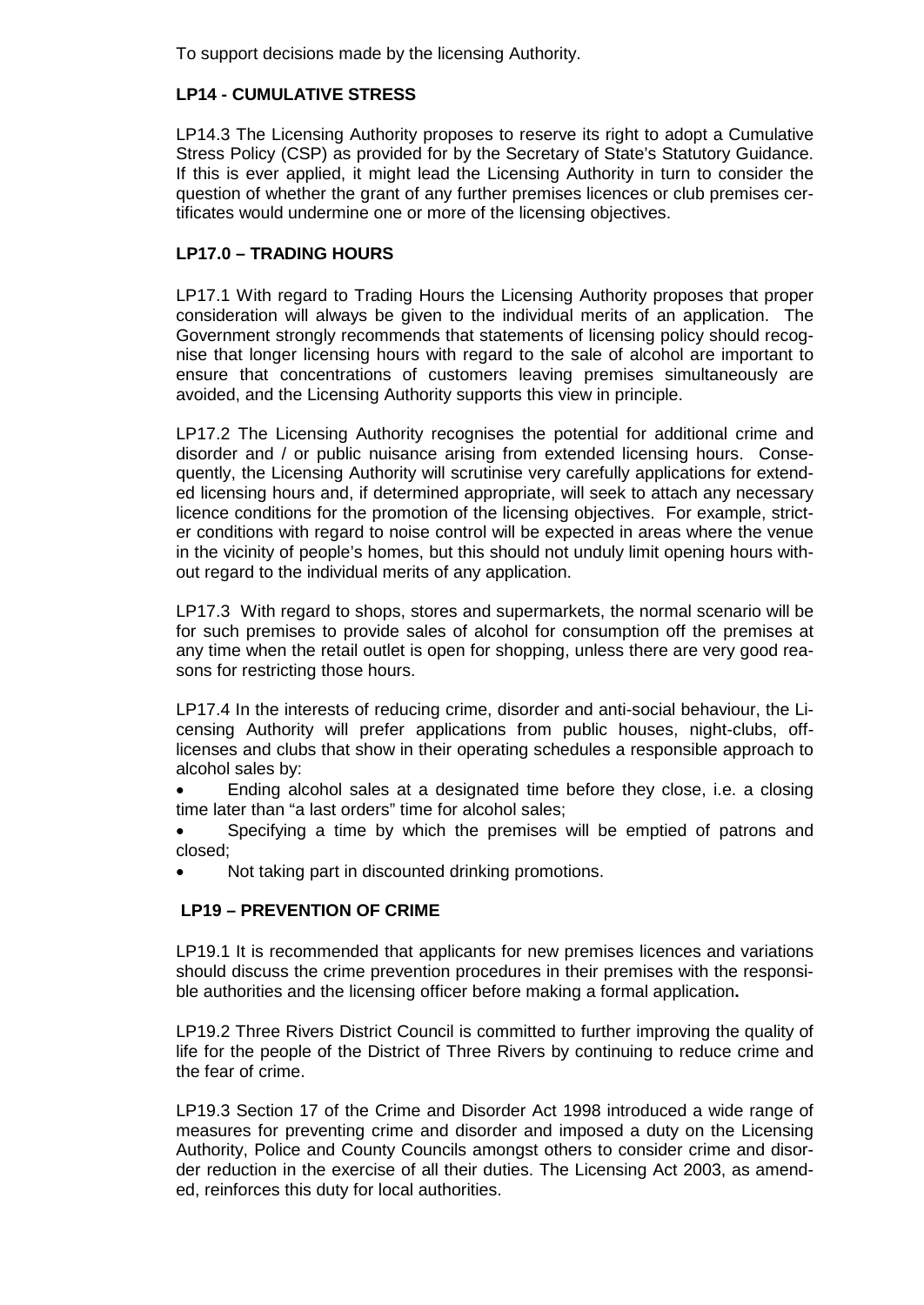LP19.4 The promotion of the licensing objective, to prevent crime and disorder, places a responsibility on licence holders to become key partners in achieving this objective. Applicants will be expected to demonstrate in their operating schedule that suitable and sufficient measures have been identified and will be implemented and maintained to reduce or prevent crime and disorder on and in the vicinity of their premises, relevant to the individual style and characteristics of their premises and events.

LP19.5 When addressing the issue of crime and disorder, the applicant should demonstrate that those factors that impact on crime and disorder have been considered. These may include:-

- (a) Underage drinking;
- (b) Drunkenness on premises;
- (c) Public drunkenness;
- (d) Drugs;
- (e) Violent behaviour;
- (f) Anti-social behaviour.

## **LP20 – PREVENTION OF PUBLIC NUISANCE**

LP20.1 With regard to the prevention of public nuisance, the Licensing Authority will determine all new or varied licence applications considering all relevant factors, including:

- $\bullet$  The nature of the activities at the premises;
- ♦ The hours of opening;
- Proximity to residential premises;
- Management of the premises ;
- The history of it's the premises' effect on neighbours and others in the vicinity;

LP20.2 The Licensing Authority will consider all proposed control measures, including;

- Effective and responsible management;
- Staff training;
- Adoption of best practice on noise control;
- Installation of suitable acoustic control measures;

• Where relevant, door supervision and management of customers as they enter and leave the premises.

LP20.3 Three Rivers has very many licensed premises that are close to or even enclosed by residential areas. Most of these are traditional community public houses and currently tolerated as the terminal hour is well established and neighbours know when they might expect any disturbances causing public nuisance to end.

LP20.4 It follows that operators of licensed premises that are in the vicinity of domestic premises (and in the vicinity of business/commercial premises, places of learning and places of worship) may find that applications for variations seeking; and the settlement of the seeking; and the seeking; and the seeking;

- Extended hours of opening or trading<br>
Fine provision of regulated entertainment
- $\triangleright$  The provision of regulated entertainment<br> $\triangleright$  The provision of late night refreshment
- $\triangleright$  The provision of late night refreshment<br> $\triangleright$  The supply of alcohol
- The supply of alcohol

may be subject to representations from such neighbours, their representative(s) and/or the Environmental Health Officer on the grounds that public nuisance might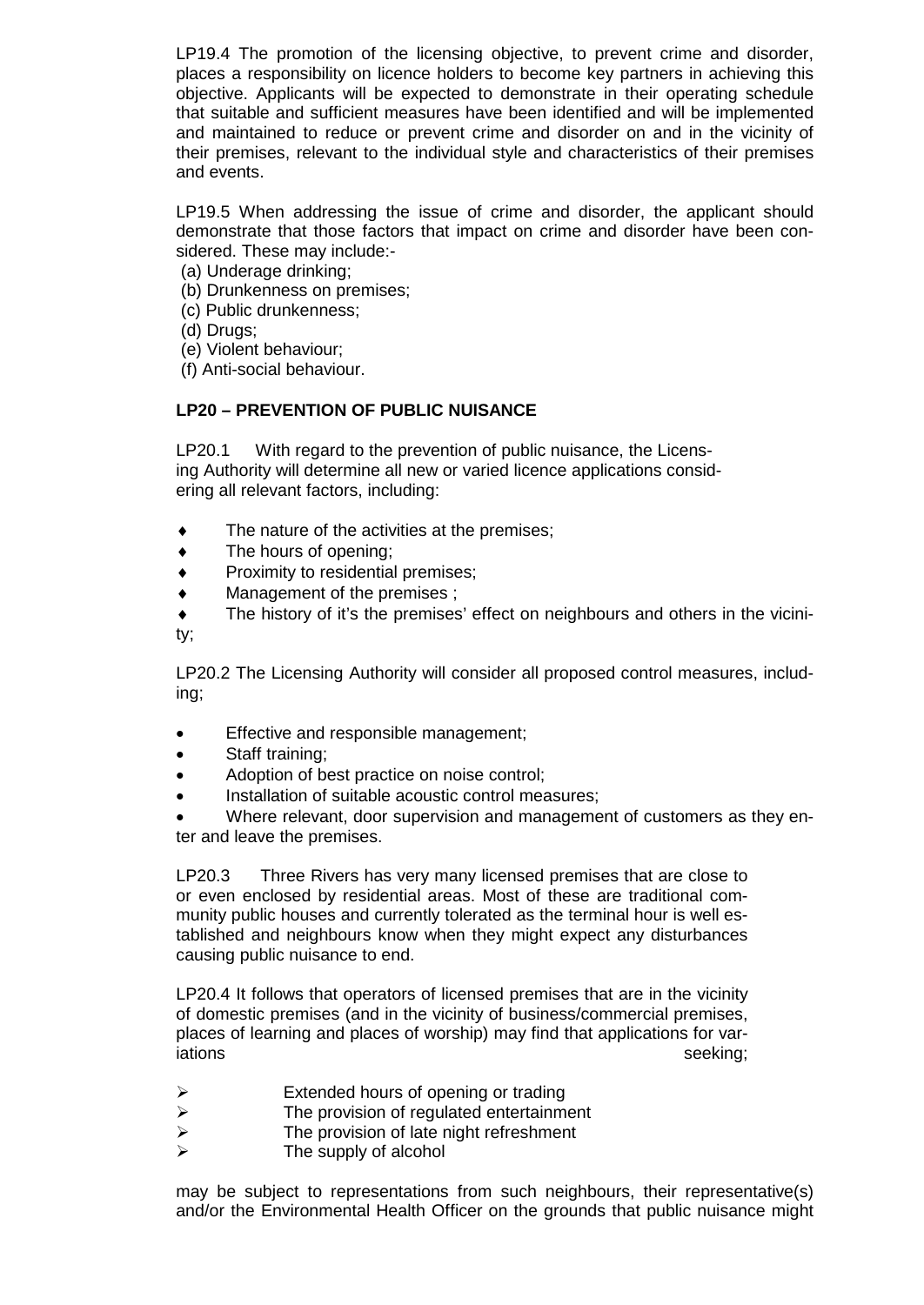be caused by the intended activity. In most cases such representations will cause a local hearing, conducted by the Licensing Sub-Committee.

LP20.5 The Licensing Authority strongly encourages applicants to seek early discussions with the local Environmental Health Officer (or the responsible officer for pollution), with the aim of resolving how potential public nuisances might be effectively controlled, so that agreed measures might be built into the operating schedule as mutually acceptable conditions. In this way representations from the Environmental Health Officer may be avoided. The Council also encourages local mediation in certain situations that might be amenable to such a solution.

LP20.6 Manybut not all, public nuisance issues can be resolved through reasonably practical and effective control measures. If such measures are not detailed in the operating schedule accompanying the application, and if then a local hearing takes place, the application may well be viewed unfavourably by the Licensing Committee.

LP20.7 Licensed premises have a significant potential to impact adversely on communities through public nuisances that arise from their operation. The Licensing Authority wishes to maintain and protect the amenity of residents and other businesses from the consequence of the operation of licensed premises whilst recognising the valuable cultural, social and business importance that such premises provide.

LP20.8 The Licensing Authority intends to interpret "public nuisance" in its widest sense, and takes it to include such issues as noise, light, odour, litter and anti-social behaviour, where these matters impact on those living, working or otherwise engaged in normal activity in an area. Applicants need to be clear that the Licensing Authority will normally apply stricter conditions, including controls on licensing hours, where licensed premises are in residential areas and where relevant representations have been received. Conversely, premises for which it can be demonstrated they have effective measures planned to prevent public nuisance, may be suitable for 24-hour opening.

# **LP21.0 PUBLIC SAFETY**

LP21.1 The Licensing Authority is committed to ensuring that the safety of any person visiting or working in licensed premises is not compromised. To this end, applicants will be expected to demonstrate in their operating schedule that suitable and sufficient measures have been identified and will be implemented and maintained to ensure public safety, relevant to the individual style and characteristics of their premises and events.

# **6. Other Relevant Information:**

**NONE** 

# **7. Determination of application for a Premises Licence - Licensing Act2003:**

# **General Duties of the Licensing Authority:**

Section 4 of the Licensing Act 2003 states:

1. A licensing authority must carry out its functions under this Act (licensing functions) with a view to promoting the licensing objectives.

- 2. The Licensing Objectives are:
	- The prevention of crime and disorder;
	- Public safety;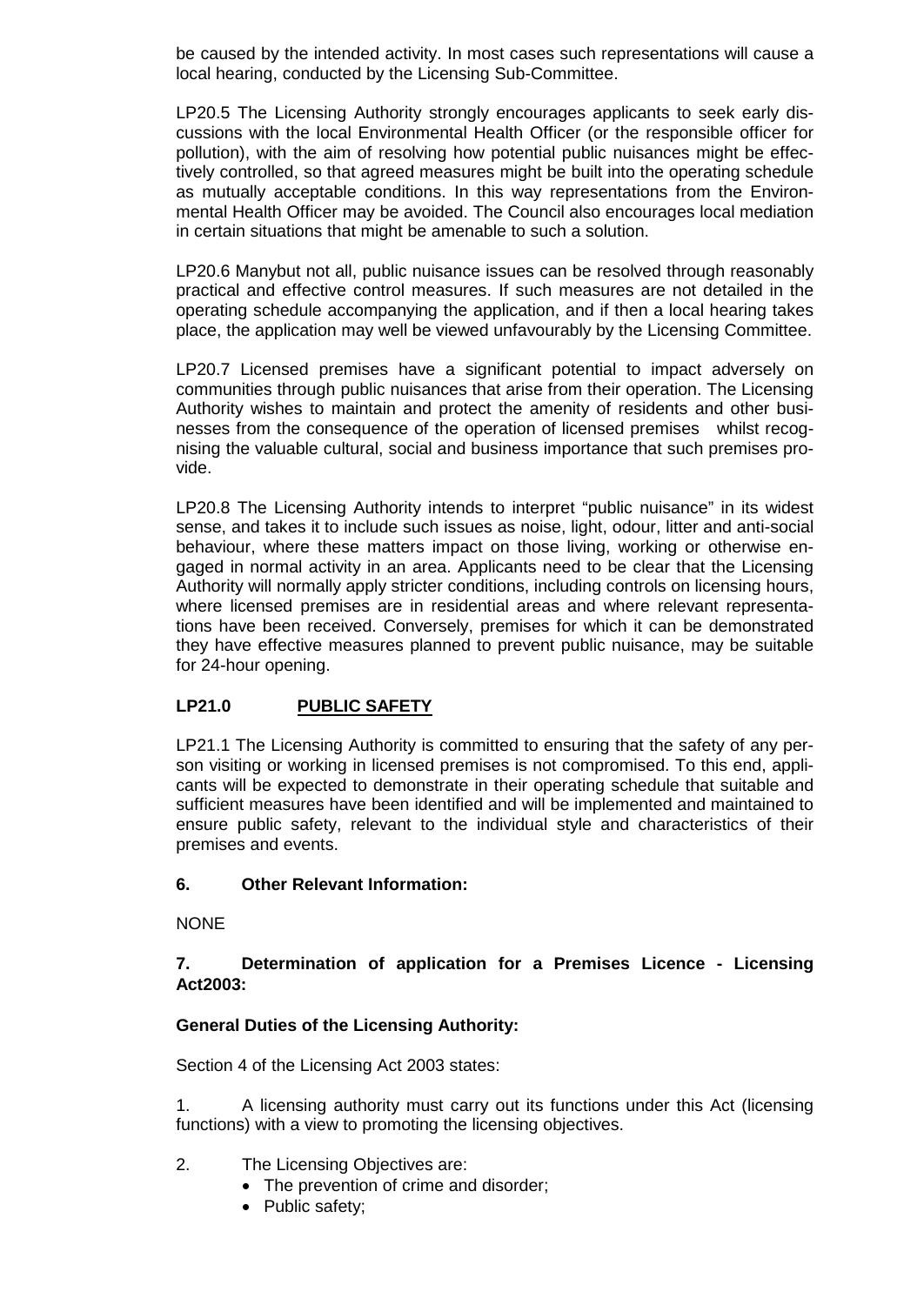- The prevention of public nuisance; and
- The protection of children from harm.

3. In carrying out its licensing functions, a licensing authority must also have regard  $to -$ 

a) its licensing statement (policy) published under section 5, and

b) any guidance issued by the Secretary of State under section 182.

**7.1** Section 35(1) Licensing Act 2003, states that where a relevant licensing authority

(a) receives an application, made in accordance with section 34, to vary a premises licence, and

(b) is satisfied that the applicant has complied with any requirement imposed on him by virtue of subsection (5) of that section.

(2) Subject to subsection (3) and section 36(6), the authority must grant the application.

(3) Where relevant representations are made, the authority must—

(a) hold a hearing to consider them, unless the authority, the applicant and each person who has made such representations agree that a hearing is unnecessary, and

(b) having regard to the representations, take such of the steps mentioned in subsection (4) (if any) as it considers necessary for the promotion of the licensing objectives.

(4) The steps are—

(a) to modify the conditions of the licence;

(b) to reject the whole or part of the application;

and for this purpose the conditions of the licence are modified if any of them is altered or omitted or any new condition is added.

(5) In this section "relevant representations" means representations which—

(a) are about the likely effect of the grant of the application on the promotion of the licensing objectives, and

(b) meet the requirements of subsection (6).

(6) The requirements are—

(a) that the representations are made by an interested party or responsible authority within the period prescribed under section 17(5) (c) by virtue of section 34(5),

(b) that they have not been withdrawn, and

(c) in the case of representations made by an interested party (who is not also a responsible authority), that they are not, in the opinion of the relevant licensing authority, frivolous or vexatious.

(7) Subsections (2) and (3) are subject to sections 19 to 21 as amended by Policing & Crime Act 2009 (which requires certain conditions to be included in premises li